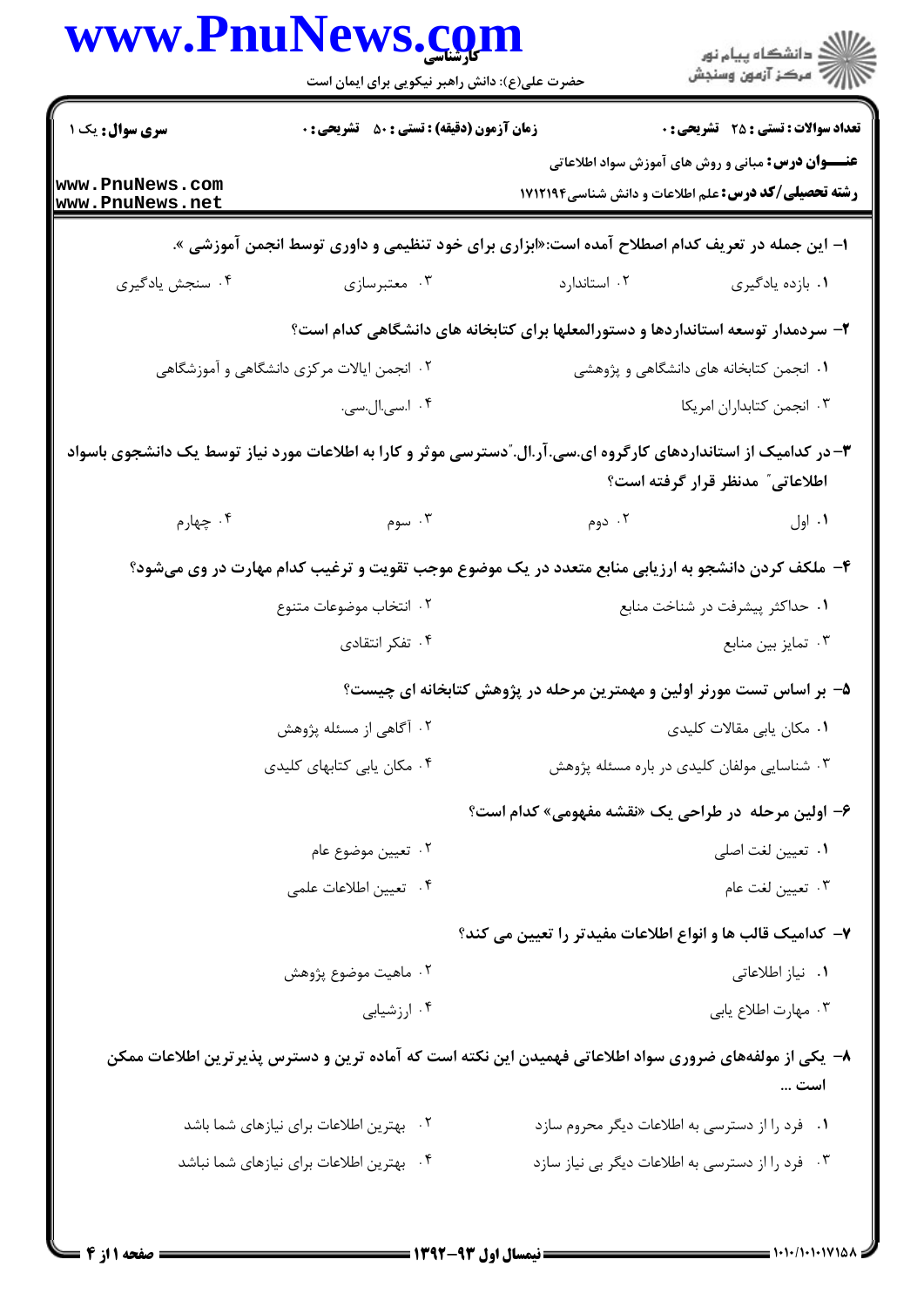|                                    | www.PnuNews.com<br>حضرت علی(ع): دانش راهبر نیکویی برای ایمان است                                                |                                                                                | ڪ دانشڪاه پيا <sub>م</sub> نور<br><i>(7</i> مرڪز آزمون وسنڊش                                                           |  |  |
|------------------------------------|-----------------------------------------------------------------------------------------------------------------|--------------------------------------------------------------------------------|------------------------------------------------------------------------------------------------------------------------|--|--|
| <b>سری سوال :</b> ۱ یک             | <b>زمان آزمون (دقیقه) : تستی : 50 ٪ تشریحی : 0</b>                                                              |                                                                                | <b>تعداد سوالات : تستی : 25 گشریحی : 0</b>                                                                             |  |  |
| www.PnuNews.com<br>www.PnuNews.net |                                                                                                                 |                                                                                | <b>عنـــوان درس:</b> مبانی و روش های آموزش سواد اطلاعاتی<br><b>رشته تحصیلی/کد درس:</b> علم اطلاعات و دانش شناسی1۷۱۲۱۹۴ |  |  |
|                                    | ۹- در کدام یک از استانداردها «فقدان دانش درباره منابع رشته ای موجود» کاملاً آشکار میشود؟                        |                                                                                |                                                                                                                        |  |  |
| ۰۴ استاندارد ۵                     | ۰۳ استاندارد ۲                                                                                                  | ۰۲ استاندارد ۳                                                                 | ٠١ استاندارد ۴                                                                                                         |  |  |
|                                    |                                                                                                                 |                                                                                | <b>۰۱-</b> پیمایش UMBC به چه منظوری بکار میرود؟                                                                        |  |  |
| ۰۴ تصمیم گیری                      | ۰۳ شبیه سازی                                                                                                    | ٠٢ ارزشيابي سوالات                                                             | ٠١ سوالات ارزشيابي                                                                                                     |  |  |
|                                    | 1۱– در یک پایگاه اطلاعاتی تمام متن، اثر بخش ترین نوع جستجو کدام است؟                                            |                                                                                |                                                                                                                        |  |  |
|                                    | ۰۲ جستجوی واژگان کنترل شده                                                                                      |                                                                                | ٠١ جستجوي زبان طبيعي                                                                                                   |  |  |
|                                    | ۰۴ جستجو کوته سازی                                                                                              |                                                                                | ۰۳ جستجوی توصیفگرها                                                                                                    |  |  |
|                                    | ۱۲- کدامیک از مهارتهای زیر برای تلخیص مطلوب ایده های اصلی منابع اطلاعاتی ضروری نیست؟                            |                                                                                |                                                                                                                        |  |  |
|                                    |                                                                                                                 |                                                                                | ٠١. شناسايي مفاهيم كليدي اطلاعات بازيابي شده                                                                           |  |  |
|                                    |                                                                                                                 |                                                                                | ٢. شناخت منابع اطلاعاتى                                                                                                |  |  |
|                                    |                                                                                                                 |                                                                                | ۰۳ درک مفاهیم کلیدی اطلاعات بازیابی شده                                                                                |  |  |
|                                    |                                                                                                                 | ۰۴ بازگویی مفاهیم کلیدی اطلاعاتی بازیابی شده در قالب ساده                      |                                                                                                                        |  |  |
|                                    |                                                                                                                 | ۱۳- یکی از چالشهای طراحی ابزارهای سنجش دانشجویان در استاندارد ۴ کدام است؟      |                                                                                                                        |  |  |
|                                    |                                                                                                                 | ۰۱ استاندارد ۴ برای طراحی این ابزارها کافی و گویا نبوده است                    |                                                                                                                        |  |  |
|                                    |                                                                                                                 |                                                                                | ٠٢ اعتماد دانشجويان به اين استاندارد كم است                                                                            |  |  |
|                                    |                                                                                                                 |                                                                                | ۰۳ مهارت دانشجویان در استفاده از این ابزارها کافی نیست                                                                 |  |  |
|                                    |                                                                                                                 |                                                                                | ۰۴ اندازهگیری عینی و بی طرفانه این استاندارد دشوار است                                                                 |  |  |
|                                    |                                                                                                                 | ۱۴- برای درک بهتر دانشجویان از مسائل مربوط به استاندارد ۵ بهترین روش کدام است؟ |                                                                                                                        |  |  |
|                                    | ۰۲ بکار گیری آزمون و خطا                                                                                        |                                                                                | ٠١. تقويت مهارتها                                                                                                      |  |  |
|                                    | ۰۴ استفاده از روش سنجش تکوینی                                                                                   |                                                                                | ۰۳ استفاده از شاخصهای عملکردی                                                                                          |  |  |
|                                    | ۱۵– اولین آژانس اعتباردهی که معیارهای سواد اطلاعاتی را بر اساس استانداردهای ای.سی.آر.ال در فرایند اعتباردهی خود |                                                                                |                                                                                                                        |  |  |
|                                    |                                                                                                                 |                                                                                | گنجاند کدام است؟                                                                                                       |  |  |
|                                    | ۰۲ دانشگاه مریلند                                                                                               |                                                                                | ۰۱ دانشگاه ایالتی تنسی                                                                                                 |  |  |
|                                    | ۰۴ کمیسیون دانشگاه ایالتی اوهایو                                                                                |                                                                                | ۰۳ کمیسیون ایالات مرکزی آموزش عالی                                                                                     |  |  |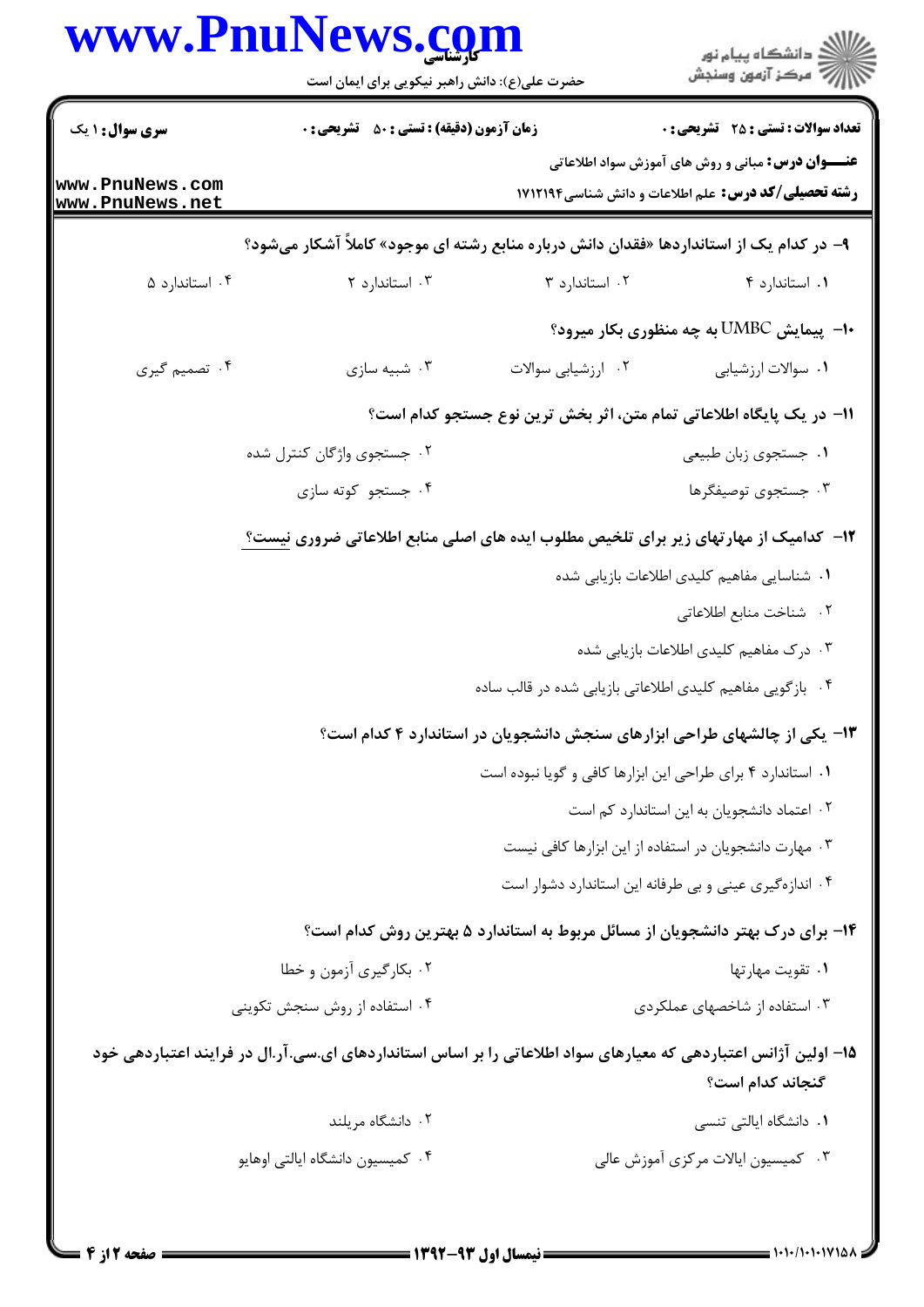|                                          | www.PnuNews.com                                                                                                     |                  | ڪ دانشڪاه پيا <sub>م</sub> نور<br><i>(7</i> مرڪز آزمون وسنڊش                                                           |
|------------------------------------------|---------------------------------------------------------------------------------------------------------------------|------------------|------------------------------------------------------------------------------------------------------------------------|
|                                          | حضرت علی(ع): دانش راهبر نیکویی برای ایمان است                                                                       |                  |                                                                                                                        |
| <b>سری سوال : ۱ یک</b>                   | <b>زمان آزمون (دقیقه) : تستی : 50 ٪ تشریحی : 0</b>                                                                  |                  | <b>تعداد سوالات : تستي : 25 - تشريحي : 0</b>                                                                           |
| www.PnuNews.com<br>www.PnuNews.net       |                                                                                                                     |                  | <b>عنـــوان درس:</b> مبانی و روش های آموزش سواد اطلاعاتی<br><b>رشته تحصیلی/کد درس:</b> علم اطلاعات و دانش شناسی1۷۱۲۱۹۴ |
|                                          |                                                                                                                     |                  | ۱۶– رایجترین نظام مدیریت پایگاه رابطه ای منبع باز کدام است؟                                                            |
|                                          | ۰۲ ام. اس. اس. کیو. ال سرور                                                                                         |                  | ۰۱ اوراکل                                                                                                              |
|                                          | ۴. بی. اچ. پی.                                                                                                      |                  | MY SQL $\cdot$ $\tilde{~}$                                                                                             |
|                                          | ۱۷– مهمترین راه برای انتقال مهارت لازم در استفاده از اطلاعات و توانمندسازی افراد جامعه برای زندگی در جامعه اطلاعاتی |                  | كدام است؟                                                                                                              |
|                                          | ۰۲ آموزش سواد اطلاعاتی                                                                                              |                  | ٠١. تشويش اطلاعات                                                                                                      |
|                                          | ۰۴ فناوري اطلاعات                                                                                                   |                  | ۰۳ جامعه پذیری                                                                                                         |
|                                          | ۱۸– فعالیت های کدامیک از افراد زیر بر شکل گیری جنبش آموزش کتابشناختی تاثیر زیادی داشت؟                              |                  |                                                                                                                        |
| ۰۴ جانسون                                | ۰۳ دیویی                                                                                                            | ۰۲ امرسون        | ۰۱ برنسکامب                                                                                                            |
|                                          | ۱۹– آموزش استفاده کنندگان کتابخانه ها در ایران، برای نخستین بار با کدام یک از گزینه های زیر آغاز شد؟                |                  |                                                                                                                        |
|                                          |                                                                                                                     |                  | ۰۱ ارائه مقاله در سمینار اطلاع رسانی پزشکی در سال ۱۳۶۷                                                                 |
|                                          |                                                                                                                     |                  | ۰۲ ترجمه مقاله تاناسكويج در دهه ۱۳۶۰                                                                                   |
|                                          |                                                                                                                     |                  | ۰۳ رشد تعداد گروهای آموزش کتابداری در دهه ۱۳۷۰                                                                         |
|                                          |                                                                                                                     |                  | ۰۴ شروع برنامه های آموزشی دانشگاه علوم پزشکی                                                                           |
|                                          | <b>۲۰</b> - استفاده از انواع کتابشناسی ها ، کتابنامه ها، پایگاهها و اصطلاحنامه ها به چه منظوری انجام می شود؟        |                  |                                                                                                                        |
|                                          | ۰۲ ذخیره اطلاعات                                                                                                    |                  | ٠١. تعيين محدوده موضوع                                                                                                 |
|                                          | ۰۴ چرخه اطلاعات                                                                                                     |                  | ۰۳ بازنمایی اطلاعات                                                                                                    |
|                                          | <b>۲۱</b> - توانایی نظم دادن به اطلاعات و استفاده از آن برای تولید اثری جدید در کدام استاندارد پیش بینی شده است؟    |                  |                                                                                                                        |
| ۰۴ استاندارد ۵                           | ۰۳ استاندارد ۴                                                                                                      | ٠٢ استاندارد ٣   | ۰۱ استاندارد ۲                                                                                                         |
|                                          |                                                                                                                     |                  | ۲۲- برای استفاده علمی و استاندارد از منابع اطلاعاتی کدام عامل ضروری است؟                                               |
| ۰۲ موضوع و روزآمد بودن منبع مورد استفاده |                                                                                                                     |                  | ۰۱ ارزیابی چند منبع در یک موضوع                                                                                        |
|                                          | ۰۴ اعتمادپذیری و پوشش موضوعی در مقوله مورد نظر                                                                      |                  | ۰۳ استناد مبتنی بر شیوه نامه                                                                                           |
|                                          | ۲۳– اینکه ذهن انسان برای درک یک پدیده یا اطلاعات، اطلاعات را به چندین پاره تقسیم می کند به چه منظور است؟            |                  |                                                                                                                        |
| ۰۴ تبادل اطلاعات                         | ۰۳ تفکر تحلیلی                                                                                                      | ٠٢ شناخت اطلاعات | ۰۱ تفکر انتقادی                                                                                                        |
|                                          |                                                                                                                     |                  |                                                                                                                        |